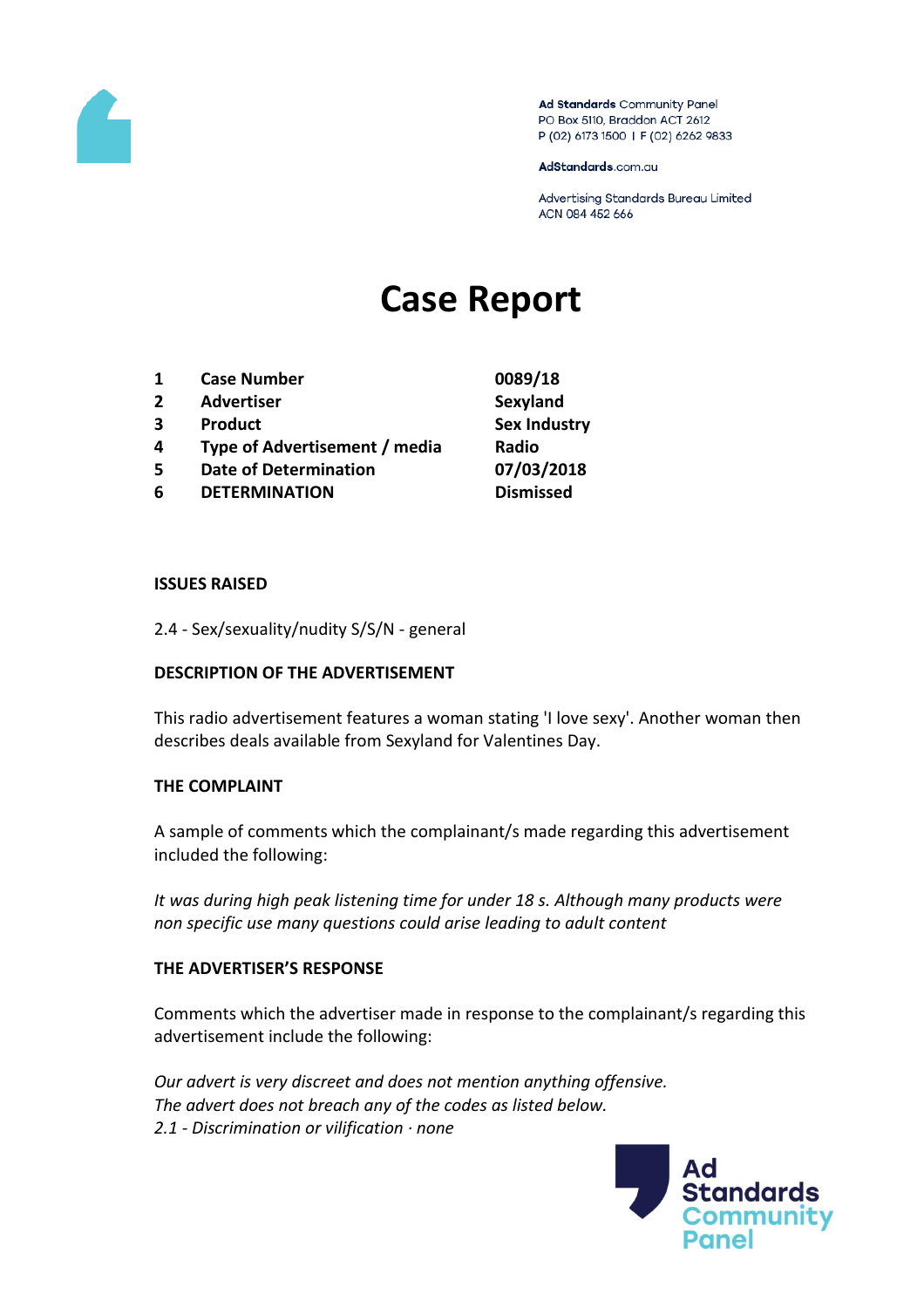

- *2.2 - Exploitative and degrading . no*
- *2.3 – Violence . no*
- *2.4 - Sex, sexuality and nudity · none*
- *2.5 – Language ·*
- *2.6 - Health and Safety .*
- *2.7 - Distinguishable as advertising*

## **THE DETERMINATION**

The Ad Standards Community Panel (the "Panel") considered whether this advertisement breaches Section 2 of the AANA Code of Ethics (the "Code").

The Panel noted the complainants' concern that the advertisement is overly sexualised and inappropriate for a broad audience.

The Panel reviewed the advertisement and noted the advertiser's response.

The Panel noted that some people may prefer not to have sex products advertised but noted that such businesses are permitted to advertise provided the content of the advertisement complies with the Code.

The Panel considered whether the advertisement was in breach of Section 2.4 of the Code. Section 2.4 of the Code states: "Advertising or Marketing Communications shall treat sex, sexuality and nudity with sensitivity to the relevant audience".

The Panel considered that this advertisement was aired at 8am on the radio and that it was likely the audience would be broad and would include children

The Panel noted this radio advertisement featured a woman stating 'I love sexy' and then another woman stating 'this Valentine's Day get sexy with Australia's largest array of sexy items from Sexyland' and continues to list products in a range of categories such as naughty (blindfolds and fluffy cuffs), sweet (chocolate body paints) and hot (DVDs, costumes and adult toys). The advertisement concludes with the Sexyland 'take me now' jingle.

The Panel considered it had previously dismissed complaints about radio advertisements for this advertiser in cases 0290/13, 0397/16 and 0503/17.

The Panel considered that the current advertisement mentions 'Sexyland', 'sexy items' and 'adult toys'. The Panel considered that a while it is a reference to a sex related shop, the advertisement did not use explicit language, was playful and overall treated the topic of the store and products in a relatively mild and discreet manner.

The Panel considered that consistent with previous determinations the Sexyland jingle